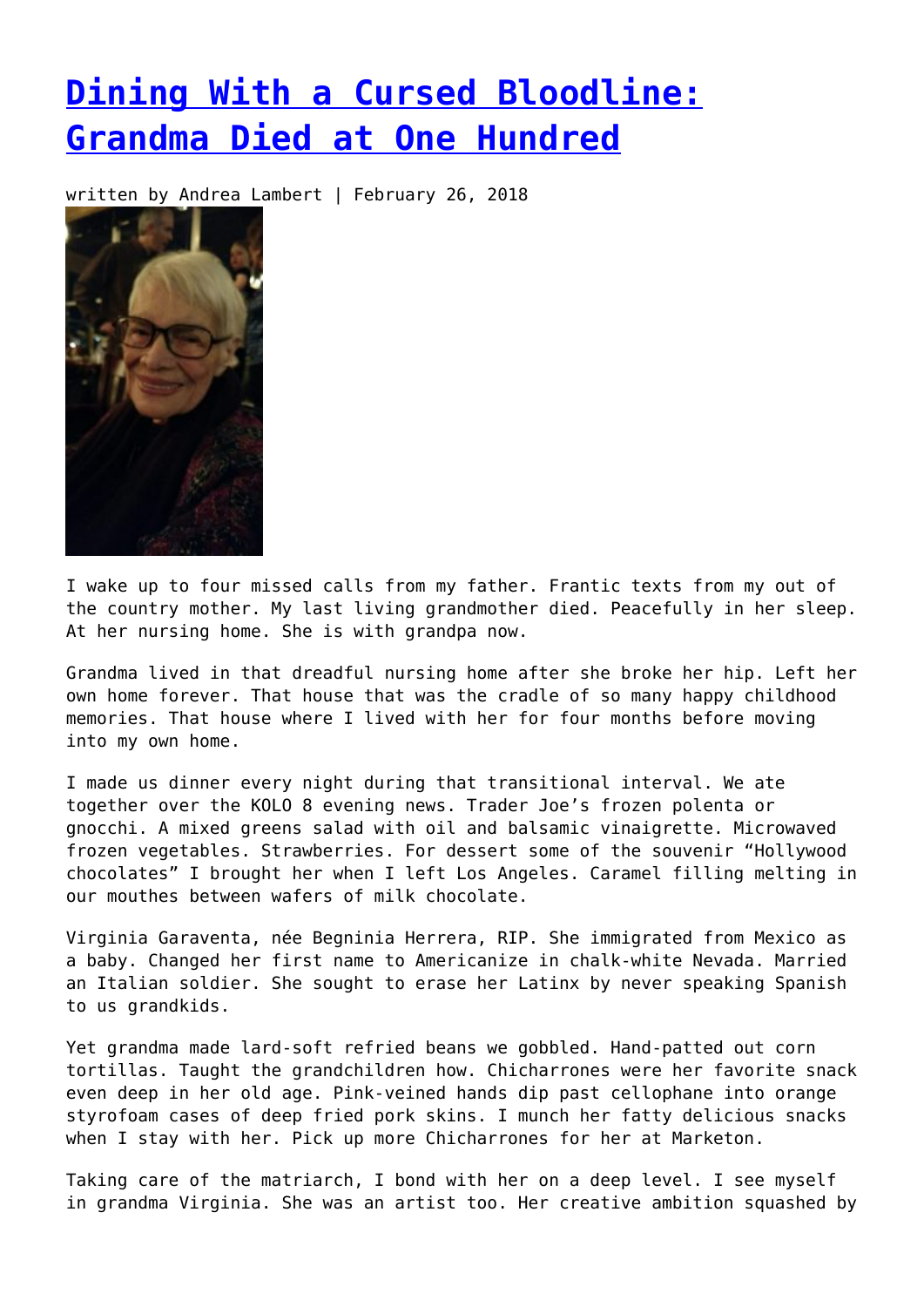feminine roles in the 1930's. Her alcoholic father wouldn't let her go to art school. Grandma's paintings are much better then mine. Her canvases decorate her house. She gave up art to raise a family. Lived the "American Dream." Now, like the "American Dream," she is dead.

February 4, 2018: The day of the sad news. I take the silver sparkly "100" balloons left over from her hundredth birthday party. Drooping at the corner of my living room. The helium fades like her life. I am blind with grief. Need closure. I slash the "100" balloons with a box cutter. Let the rest of the helium escape like her soul to the afterlife. Bundle the silver mylar husks into the trash.

Grandma's hundredth birthday party is December 9, 2017. The whole family and some of her friends fly out. Blurry, smiling, she doesn't know she is attending her own "Celebration of Life." Not too many people attend their own funerals. Not too many people live to be 100. As that big party happens two months before her death, no funeral is held postmortem. She is cremated as she desires. Ashes put in with grandpa.

Grandma's funeral no one knows yet is her funeral is held in a private room. At the Napa Sonoma Grocery Company in Reno. I show up after being awake for fifty hours. In a long-sleeved mid-calf blue velvet dress. It screams familyappropriate. I clutch the beaded purse that was my bridal "something blue." Wear my wedding ring.

There will never be another love for me after my wife's death. If manrepellant came in a spray I'd douse myself in it like the Yves Saint Laurant Black Opium I wear. The ring works perfectly. None of the solo wife-less men approach me at grandma's party. I am free to stare at my white iPhone 6. Twitter is far more fascinating then Viagra Romeos.

Women couldn't even vote when grandma was born in 1917. My uncle took her to cast her vote for Hillary Clinton. Trump won that 2016 election. Fuck the pussy-grabbing patriarchy where men still see women as property. This diamond ring on my left hand says, "This meat flesh belongs to someone else. Not yours. Stay away." I do belong to someone else. If lesbian relationships even involve ownership. I am married to a dead woman. Anyone who asks where my husband is will get a response they can't handle.

Grandma was married to grandpa till his death parted them also. In her youth she was the beauty of El Cajon. Met grandpa at a WWII USO dance. Married him at 24. The one time I ask her why she married so late for a woman of her era she doesn't want to answer. Years ago at her red formica kitchen table. She just sips her scaldingly hot black coffee. Asks me to heat up another cinnamon roll. Gooey with white frosting.

In my out of it blue velvet I nibble prosciutto off the Meat, Cheese and Fruit Antipasti platter. Pink and tender as the liquid blush I daubed on grandma's cheeks getting done up for this unknowable funeral. Party expert auntie Ruthie planned grandma's birthday celebration spread. Crab stuffed mushrooms. Caprese skewers with Balsamic reduction. Smoked Salmon Pinwheels. Chipotle and BBQ chicken skewers. Meatballs with Blue Cheese and Marinara.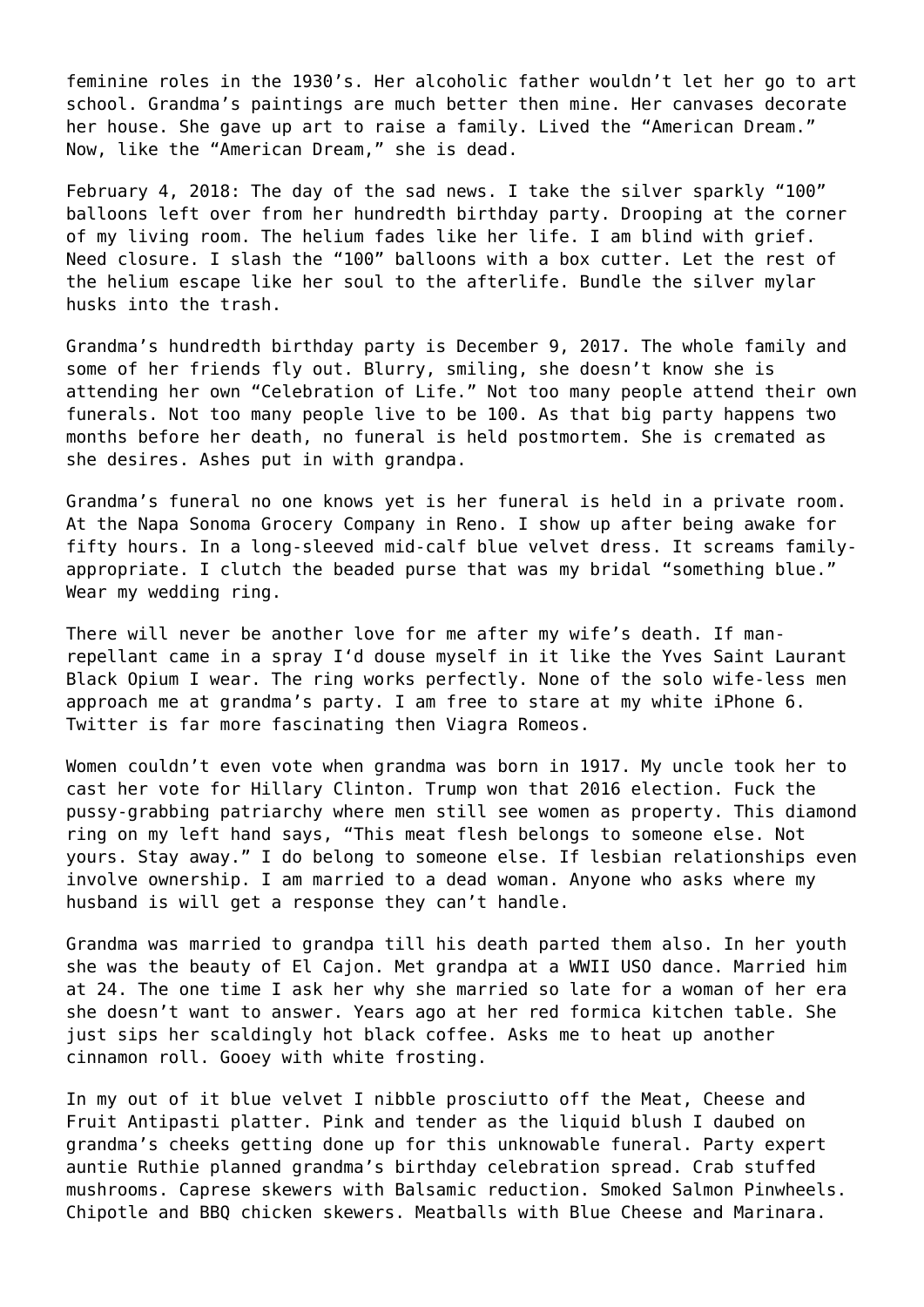Roasted Pepper Hummus with grilled pita bread. Yum.

Being the sober person at a heavy drinking party is hard. I chat with my cousins. All my cousins. Sip the Red Bull my auntie Sandy gives me when she gets herself wine. The party wears on. The fifty hours I have been awake began to make themselves known. I feel like I'm underwater and hallucinating.

I find myself sitting across from my amicable cousin Matt. My vintage purse on the white tablecloth. My phone dead. Matt volunteers to speed along my father towards our departure. Dad swims scuba-deep drunk in conversation at the bar. By the time I get home I feel a hundred years old too.

Even at her advanced age, grandma's beauty shines. Before her birthday party, my mother and auntie Carol take me to her nursing home to do her makeup. In the loud communal bathroom I take out the kit I assembled the sleepless night before: Smashbox CC Cream. A Benefit "Cheek Parade" Palette for contour. A Too Faced Boudoir Eyes palette. I swathe a web of pastel glamour powders all over her face.

"This is a ritual women have always had between themselves." I say. Tenderly swab and daub beauty products on grandma's wrinkled skin. Aunt Carol hands me the birthday girl's favorite lipstick. I put it on her lips. Set it down in the messy bathroom. No one ever sees that lipstick again. I am lost applying mascara to grandma's thin lashes. Her hearing aids are out. She won't shut her eyes when asked. I mean to give grandma makeup for her hundredth birthday. Instead I lose hers. Sad irony.

June 24, 2017: Cousin Lauren's wedding. When I am first put on grandma makeup duty. After an unfortunate incident with a black eyebrow pencil. Grandma's makeup sense is permanently stuck at WWII. As well it should be. Dandelion powder blush from my own contour palette flatters her for the ceremony. When she's left to her own devices she smears whatever lipstick she is wearing on her cheeks as blush. Bright lipsticks. Clownish. I order Benefit Dandelion Dew Liquid Blush from Sephora for her hundredth birthday gift. I figure a liquid blush more her shade will fix this beauty blunder.

August 12, 2017: I give grandma the Dandelion Dew the morning after her hip surgery. She is still 99. She wears a tie in back gown. Flesh pierced with IVs. I give her her birthday gift in the hospital. A gesture meaning everyone thinks she'll die before reaching one hundred. A long sad quiet moment passes between us. Grandma's gold vial of blush doesn't make it out of that hospital. A nurse probably takes it home to actually use. A ridiculous gift for a dying woman, I suppose. I just want her to feel loved.

Grandma is in a rehab center from for the next few months. She fights to stay alive. Wins. "Signs point to Yes" on my Magic 8 Ball that she'll make it. So I hopefully order her another Dandelion Dew Liquid Blush for her birthday gift. Again. For several months the ornate Benefit box sits on my Queen Anne dresser. When grandma's hundredth birthday comes I ask my mother if I should.

"She can't have makeup in the nursing home. She's too old to know what to do with it. The attendants won't put it on her." My mother says. "Keep it. Wear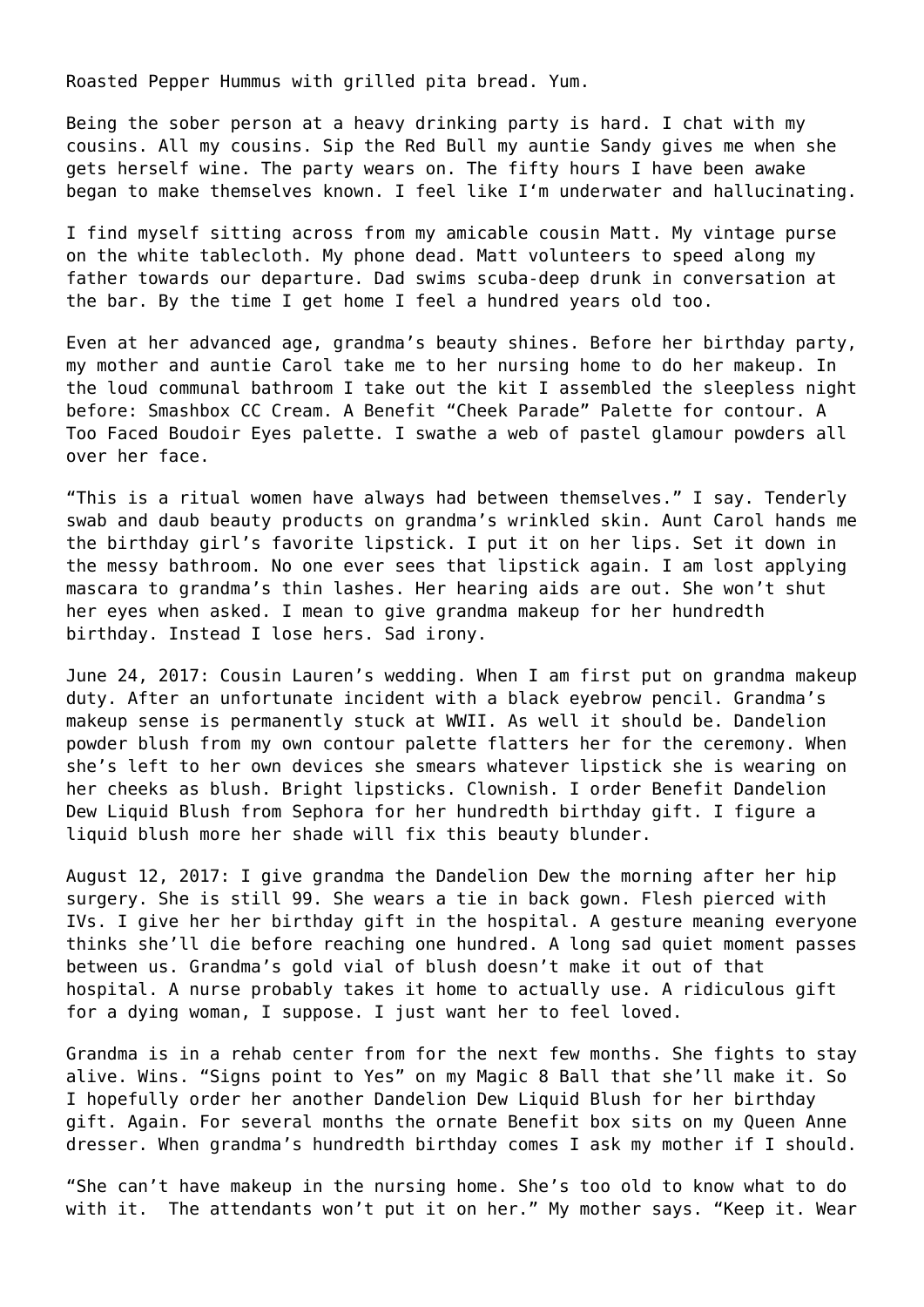it." So I do. Even though it hurts. Every time I daub viscous soft pink from that bottle on my cheeks I think of grandma. I meant the blush as a tribute to her still-living feminine vanity. Her once great beauty. Now it is the macabre relic of a dead woman. Baby pink liquid blush blends with my tears.

December and January pass as grandma gradually decays in the nursing home. The last time I visit her she doesn't know who I am. My mother says it's because she can't see. I am heartbroken to see my last remaining role model brought so low.

Auntie Ruthie invites me to Sunday Dinner February 4, 2018. I text, "I just heard about Grandma. Very sad."

She texts, "Yes. It will be good to be with family today." Offers to pick me up. I am so happy the damning name I gave this essay series didn't alienate me from my extended Reno family. I worried it would.

I am one of the cursed ones. This bloodline's curse skips generations. It skipped grandma's son. Jim is a jazz musician who has all his marbles. Ruthie and Jim's daughter is Bipolar. Grandma Virginia's long-dead sister was Schizophrenic. As well as my paternal grandfather. But not my father. Curse skipped his generation too. The two bloodlines passed the madness genes to me. I never had a chance. That is what is meant by "Dining with a Cursed Bloodline." Not any smear on my family. Living or dead. They knew not what their blood bore when they fell in love. I can't blame them.

When I arrive for Sunday Dinner, I am surprised to find a Super Bowl Party.

"I don't want to get too morbid about this," uncle Jim says. We are expert at not talking about the dead elephant at the table. Grief is private. We need to laugh together today at Justin Timberlake's *Duck Dynasty* camo suit.

Aunt Ruthie in her hospitable way gives sober me a Diet Shasta. Everyone else drinks glass after glass of Merlot. She opens bags of salt and vinegar potato chips. The tart malt bite matches my sorrow while the starch nourishes. She slices salmon and cream cheese rolls. Sets the plate next to me. I perch on a barstool near the food. Nosh. At home I live off granola bars and mixed nuts. This real meal is a rare treat.

Auntie slices an English cucumber. Checks online to see if it is supposed to be that orange color. Finds out that just means it spent too long on the vine. She takes out a Tupperware of chicken salad.

"I like to make chicken salad with lots of apples, cucumbers, pickles, all the crunchy stuff" Ruthie says. She scoops full loaded chicken salad onto many cucumber rounds. Hands us all small plastic plates to load up with hors d'oeuvres. I eat my feelings.

The piece de resistance is my bearded uncle's chicken wings. He takes a roasting dish from the double oven. Pours the greasy goodness into a huge glass bowl. Touchdowns roar from their flatscreen. My cousin, his wife, their toddler, a family friend and me settle in around the kitchen table. I serve myself two wings when the bowl comes around. Add a dollop of ranch. The